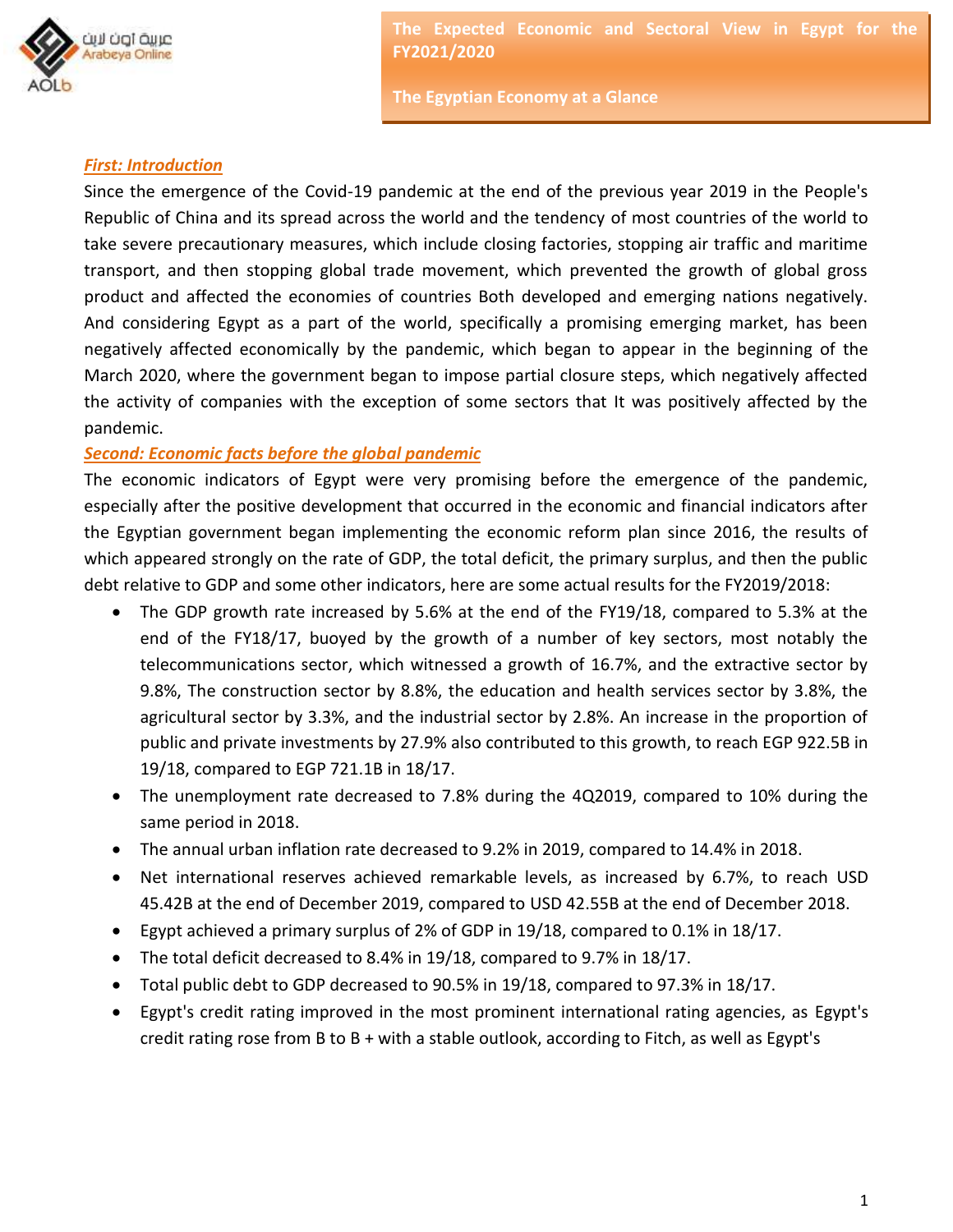

**The Egyptian Economy at a Glance**

credit rating rose from B3 to B2, according to Moody's, in When the agency "Standard & Poor's" maintained the credit rating of Egypt at B with a stable outlook.

### *Third: The Pre-Pandemic Economic Outlook for the FY20/19 and Its Change Due To the Pandemic*

Future expectations for the FY20/19 were also positive, as an extension of the series of positive developments that had been achieved previously, both with regard to the GDP growth rate, which expectations were between 5.7 - 6%, as well as inflation rates, which revolved around 5.8% and the decrease in the ratio of total public debt to GDP to reach 83% with the soaring of revenues mainly buoyed by taxes and the shrinkage in expenditures, and consequently increase in the primary surplus to reach 2% and also the decrease of the overall budget deficit to reach 7.2% compared to 8.4% for the year 19/18. However, the pandemic has changed these expectations radically and completely, Example:

- The GDP growth rate reached 3.5%.
- The primary surplus decreased to 1.4%, and the total deficit increased to more than 7.5%.
- FDI during the FY20/19 fallen by 50%, to record about USD 5.4B, compared to USD 10.8B in the previous FY.
- The BOP for the FY20/19 has recorded a deficit of USD 8.6B, and the deficit came completely in the 2H, and that was affected by the global pandemic.
- Unemployment rates increased to nearly 10% of the total workforce, compared to 7.7% in the 1Q of this year, up 1.9%, and 2.1% higher than the same Q of last year.
- The international reserves decreased by approximately 21% to reach USD 36B out of USD 45.4B, and that was mainly affected by the exodus of indirect foreign investments, which are represented in local debt instruments (treasury bills and bonds). However, the cash reserve began to recover relatively, as it reached within November is approximately USD 39.5B.

From the above it is clear to what extent the Egyptian economy is negatively affected by the repercussions of the Covid-19, which affected the economies of the entire world, and AOLb research shows that these repercussions will continue to cast a negative shadow on the Egyptian economy also during the FY20/21, provided that this shock gradually diminishes during FY22/21, especially after the discovery of the new vaccine treating this epidemic.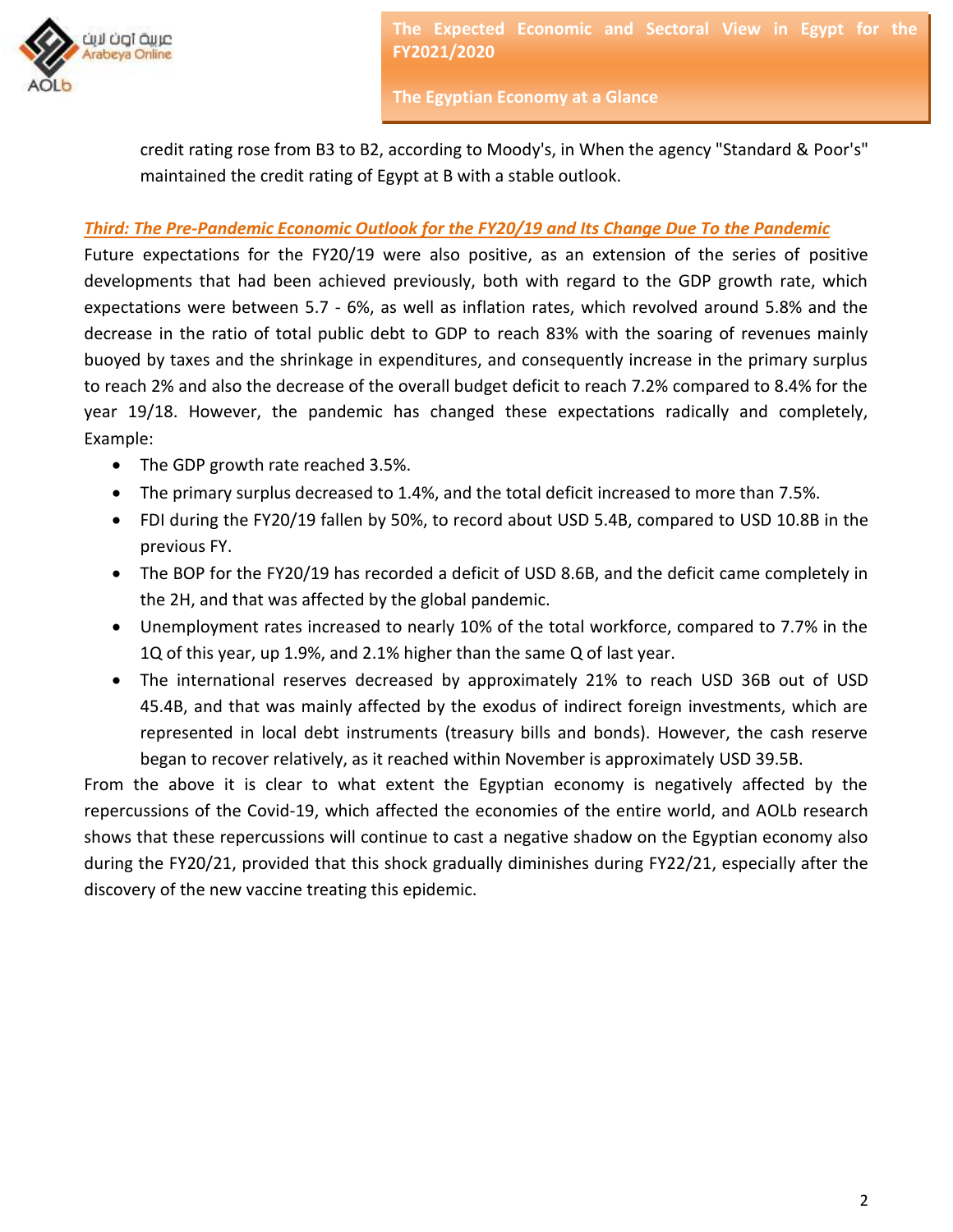

**The Egyptian Economy at a Glance**

# *Fourth: What Is The Expectations During The FY21/20 And Beyond?*

The economic reform plan initiated and pursued by Egypt along with the IMF since 2016 has proven its success during this period, which strongly affected the economies of all countries of the world. However, by looking at the economic indicators in Egypt, we see that it is at least better off compared to emerging market countries. As it achieved one of the highest rates of economic growth during the year 2020, and this is not only our opinion, but the opinion of prestigious international financial institutions such as the IMF, Fitch Foundation and the EBRD.

#### *What are our Expectations?*

- AOLb Research shows that the FY21/20 will remain a year surrounded by a state of global economic stagnation, despite the return to normal employment rates in most countries of the world, but with strong expectations of a decline in the growth rate of global gross product and the rate of global trade growth to about 3.2% compared to the previous year, which amounted to 3.5%, in addition to the negative impact of some vital sectors, such as the tourism sector, which contributes significantly to the GDP, the extractive sector (oil and natural gas), the real estate sector and the commodity sector, which would achieve a state of slowdown. In the rate of GDP growth, which is expected to achieve between 2-3% by the end of this FY, provided that the growth rates begin to take an upward curve again during the FY22/21, to reach 5.8% by the FY25/24?
- Also, we expect the primary surplus to decrease by the end of the FY21/20 to reach 0.5%, provided that it will return and continue during the coming years at its previous rate, which is estimated at 2%. It will be supported and driven mainly by the growth of tax revenues, which represent more than 75% of total revenues, in addition to shrinking expenditures. Moreover, data for the 1Q21/20 indicate a growth of 18.4% Y-o-Y to reach EGP 204.7B, supported by an increase in tax revenues by 14.1% to EGP 150B. On the other hand, expenditures increased by 11% to reach EGP 336.8B during the 1Q of the current FY, compared to EGP 303.3B during the same period a year ago.
- We also expect an increase in the total deficit rate by the end of the FY21/20, to break the 8.5% barrier, provided that it takes a gradually descending curve to retreat to its previous rate of 7.2% and then reach less than 4% by the FY25/24.
- AOLb research also shows that the rate of public debt as a percentage of GDP is expected to exceed 90%, mainly driven by foreign financing packages obtained by Egypt, which varied between loans and issuance of dollar and green bonds, which amounted to nearly from USD 10B, thus raising the volume of foreign debt to nearly USD 112B, and we see that this aforementioned rate will take a descending path to retreat to the previous rate, which is 87%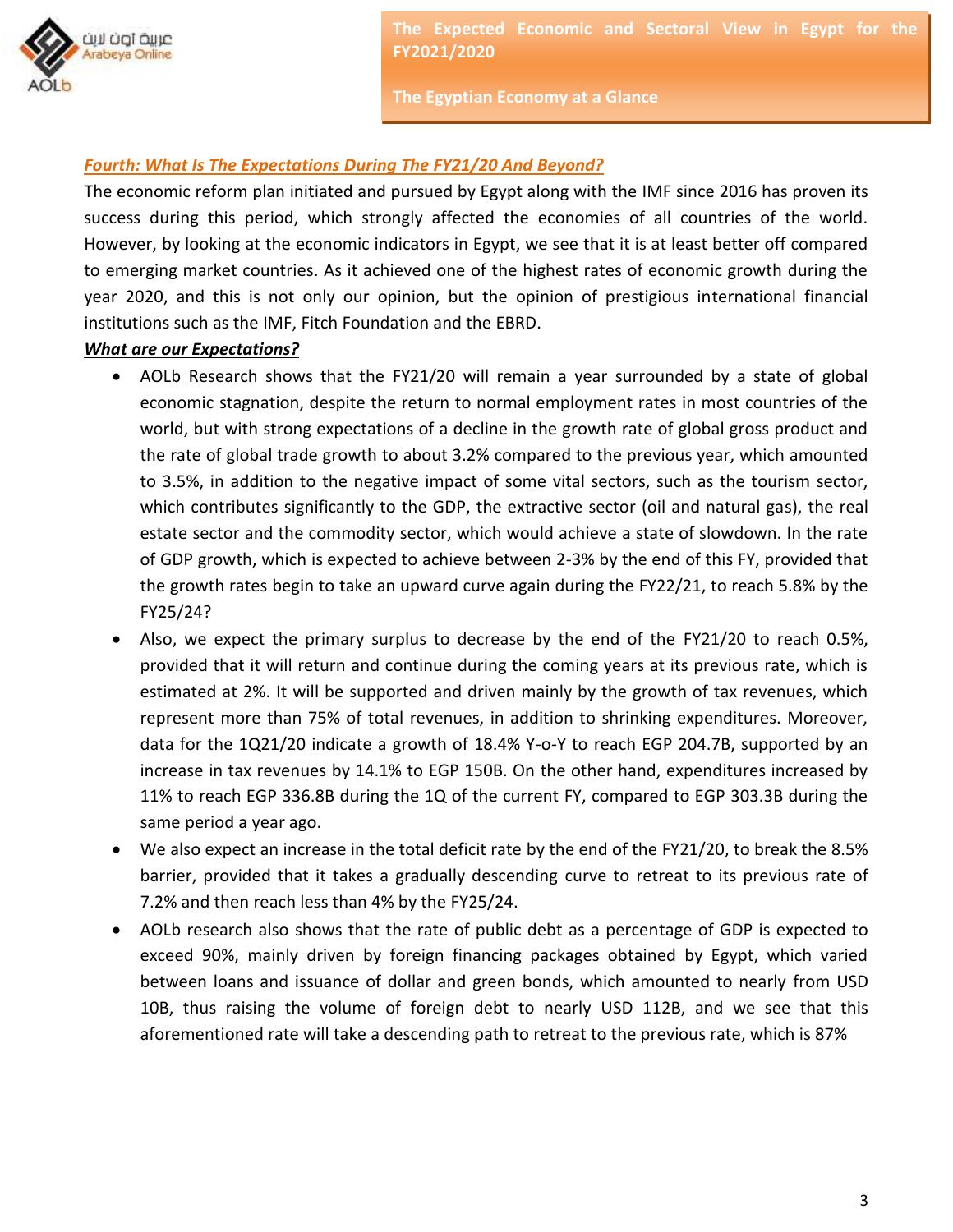

**The Egyptian Economy at a Glance**

during the FY22/21, and then reach the Ministry of Finance targets, which are 83%, but by FY25/24.

- We also expect an increase in the international reserve by 20% to reach nearly USD 47B during the FY21/20 compared to USD 39.5B by the end of 2020, and this will be achieved by:
	- The strategy of the Ministry of Finance towards managing public debt has changed, as it began to diversify sources of financing between the local and the external, especially if they are on easy terms and the continuation of extending the average terms of issuance of treasury bills and bonds to gradually reach in 2021 to 4.5 years after it was 1.9 years in 17/16.
	- Egypt signed with Euro clear Bank, which paves the way for linking the Egyptian government debt instruments issuances in the local currency, in a move aimed at enabling dealing with them among a larger segment of foreign investors, who can now enter the market through a few local banks.
- It is also expected that the average rate of inflation will decline in the coming years, to 5.9% by the end of 2020, compared to 9.2% in 2019, and we also expect the CBE to cut interest rates on deposits and lending by no more than 2%, which will positively affect the domestic debt service bill. Moreover, financial estimates indicate that with a 1% reduction in interest, the domestic debt interest will be reduced by about EGP 10B.
- We also expect that indirect foreign investments (treasury bills and bonds) will continue to grow steadily, as the total foreign investment in domestic debt instruments rose to about USD 23B by the end of last November, compared to about USD 21.1B in mid-October, which was mainly supported by the Security and political stability inside the country, in addition to the real return on Egyptian debt instruments, is one of the best and highest returns, reaching approximately 6-6.5%, compared to 0.5-1.5% in most emerging market countries.
- We also expect that the Egyptian pound will remain relatively stable against the USD by the end of the FY21/20, not exceeding the barrier of EGP 16, despite the sharp decline in the performance of emerging market currencies.
- We also expect a decrease in the current account deficit as a percentage of GDP to record 3% in 21/20, compared to 3.2% in 20/19. This will be mainly supported by the growth of non-oil merchandise exports, specifically to a degree that exceeds non-oil merchandise imports, as well as remittances from Egyptians living abroad, especially since the rate of increase in remittances amounted to 19.6% to reach USD 8B in the period from July to September 2020 compared to USD 6.7B in The same period as the previous year.
- The unemployment rates, we expects to record about 9.9% during the FY2020, 10.9% in 2021, and 10.5% in 2022, until it decreases and reaches 9.6% in 2025.
- We expect the price level of a barrel of oil to be between USD 50-55/barrel, despite the fact that the estimated price in the Egypt general budget for the FY21/20 amounted to USD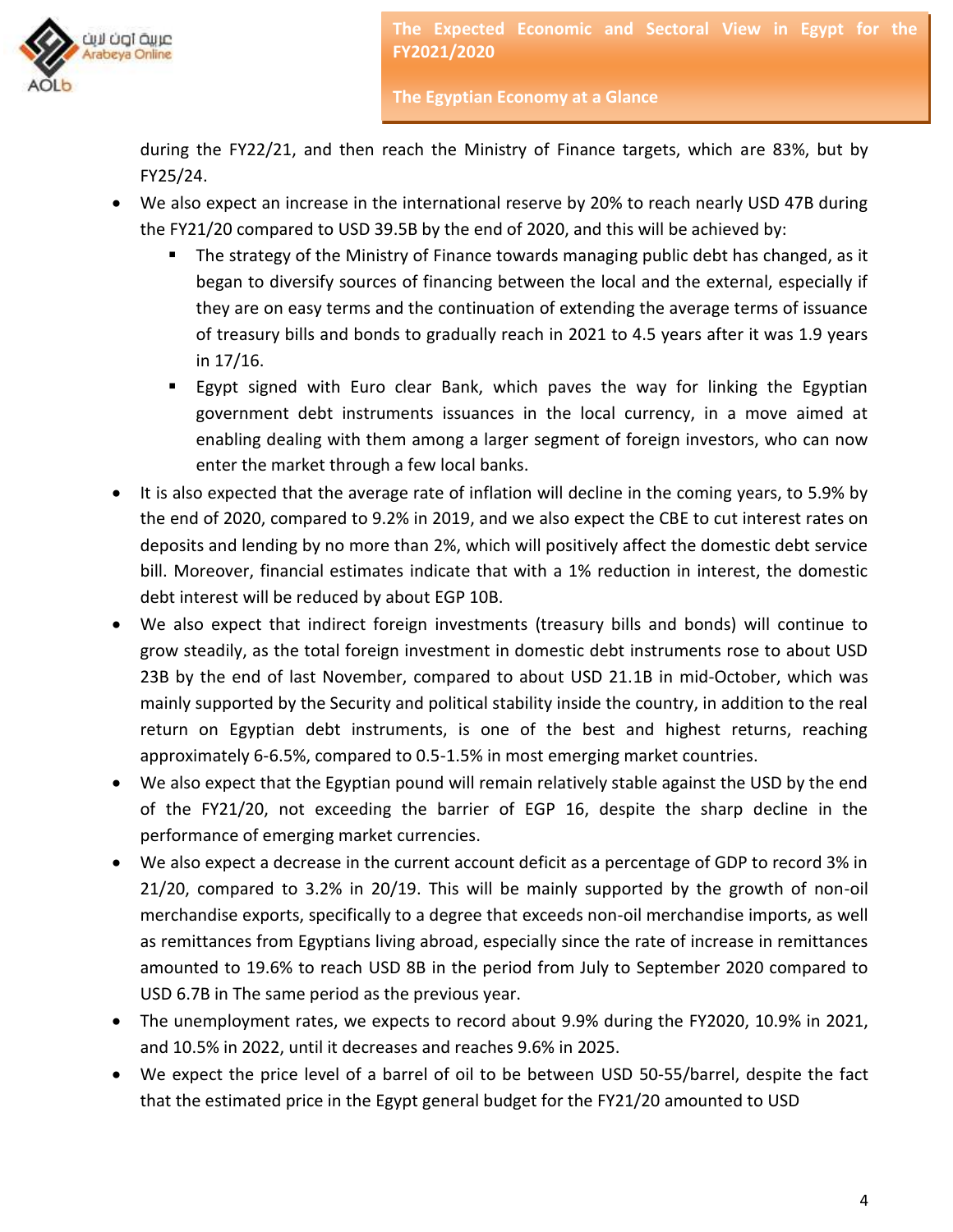

**The Egyptian Economy at a Glance**

61/barrel, and financial estimates indicate that it is in the event of a increase (decrease) in the global oil price relative to the price estimated in the budget by USD 1/barrel, this will lead to a deterioration (improvement) of the general budget by about EGP 1.5B.

 We expect that the government will keep the natural gas prices for the industrial sector, which amount to USD 4.5/MTU thermal units, and also keep the electricity price for super and high voltages at EGP 1.1 kWh, and financial estimates indicate that the state's general budget has borne in the step of reducing natural gas and electricity approximately EGP 10B, which caused pressure on expenditures.

# *Fifthly: Our Vision of the Desired Sectors in the FY21/20 and the Conservative Sectors*

*AOLb Research also predicted in its annual report on the economic vision for the previous FY20/19, in which a large part of which is actually achieved in relation to macroeconomic indicators or at the level of promising and targeted activities and sectors, in addition to the companies that have value and which are advised to invest in.*

## **AOLb Research Vision for the next FY21/20.**

Based on a previous study and coverage prepared by AOLb Research on some companies in various sectors in order to explore the extent to which the results of these companies' work are presented, whether negatively or positively, as a result of this pandemic and the events and procedures that resulted from it, which had a great negative impact on the economies of the entire world countries, and we have reached after this study, important results indicate that the best, solid and least elastic sectors are:

- Food & beverage sector.
- Diversified company's activities (Private Equity).
- The non-banking financial services sector.
- Education sector.
- Medical services and medicines sector.
- The telecommunications sector.
- The banking sector.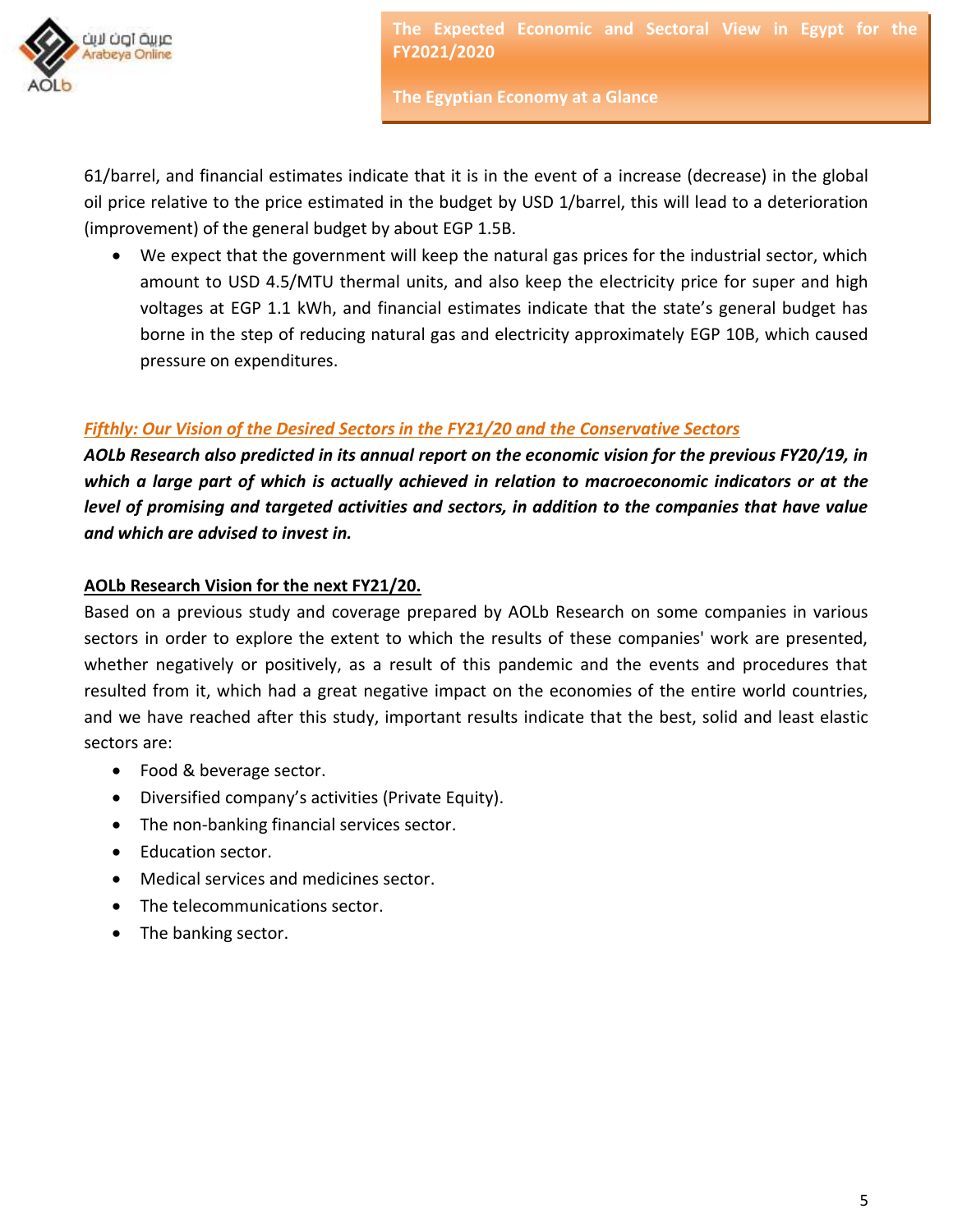

**The Egyptian Economy at a Glance**

|  |  |  |  |  |  | The Targeted companies in the coming year 21/20 |
|--|--|--|--|--|--|-------------------------------------------------|
|--|--|--|--|--|--|-------------------------------------------------|

| <b>Code</b>    | <b>FV</b> | <b>Market price</b> | <b>Upside Potential%</b> |
|----------------|-----------|---------------------|--------------------------|
| AXPH.CA        | 310       | 134.95              | 130%                     |
| ADCI.CA        | 141       | 76.57               | 84%                      |
| OIH.CA         | 0.9       | 0.5                 | 80%                      |
| EKHO.CA        | 1.6       | 1                   | 60%                      |
| ETEL.CA        | 16.8      | 11.6                | 45%                      |
| OLFI.CA        | 8         | 5.69                | 41%                      |
| COMI.CA        | 75        | 59.88               | 25%                      |
| DOMT.CA        | 6.2       | 4.96                | 25%                      |
| <b>JUFO.CA</b> | 7.05      | 5.91                | 19%                      |
| BINV.CA        | 12.7      | 10.76               | 18%                      |
| HRHO.CA        | 16.5      | 14.1                | 17%                      |
| CIRA.CA        | 15.9      | 13.95               | 14%                      |
| SPMD.CA        | 1.8       | 1.66                | 8%                       |

### **As for the sectors that have been negatively affected, and which we recommend to be wary of:**

### **Iron and Steel sector**

A sector suffering from a glut in production costs due to the rise in the prices of raw materials in addition to the prices of energy, specifically natural gas, in addition to the strong increase in financial leverage due to the trend to borrow in order to continue, which consequently reduces its revenues and net profits.

#### **Aluminum sector**

A sector suffers from glut in production costs due to the high prices of raw materials, especially as they are linked to the prices of the LME, in addition to the high cost of electricity, which alone accounts for nearly 45% of the total production costs, which causes financial losses.

#### **Fertilizers and Petrochemicals sector**

A sector that is also very affected by the prices of raw materials globally and also negatively affected by the rise in energy prices, specifically natural gas, which consequently reduces its revenues and net profits.

- **Paints and Ceramics sector**
- **The Cement sector**

Due to the large number of players in this sector, it suffers strongly from an imbalance between supply and demand, especially the demand percentage has almost reached less than 50% of the supply, and then there is a large surplus that cannot be disposed, which pushed most of the factories to work below their maximum capacity at rates exceeding 30%, It is worth noting that the imports of this sector are almost negligible due to the inability of the Egyptian product to compete with the foreign producer. This is in addition to the high costs of production, specifically energy, which represents more than 66% of its maximum capacity.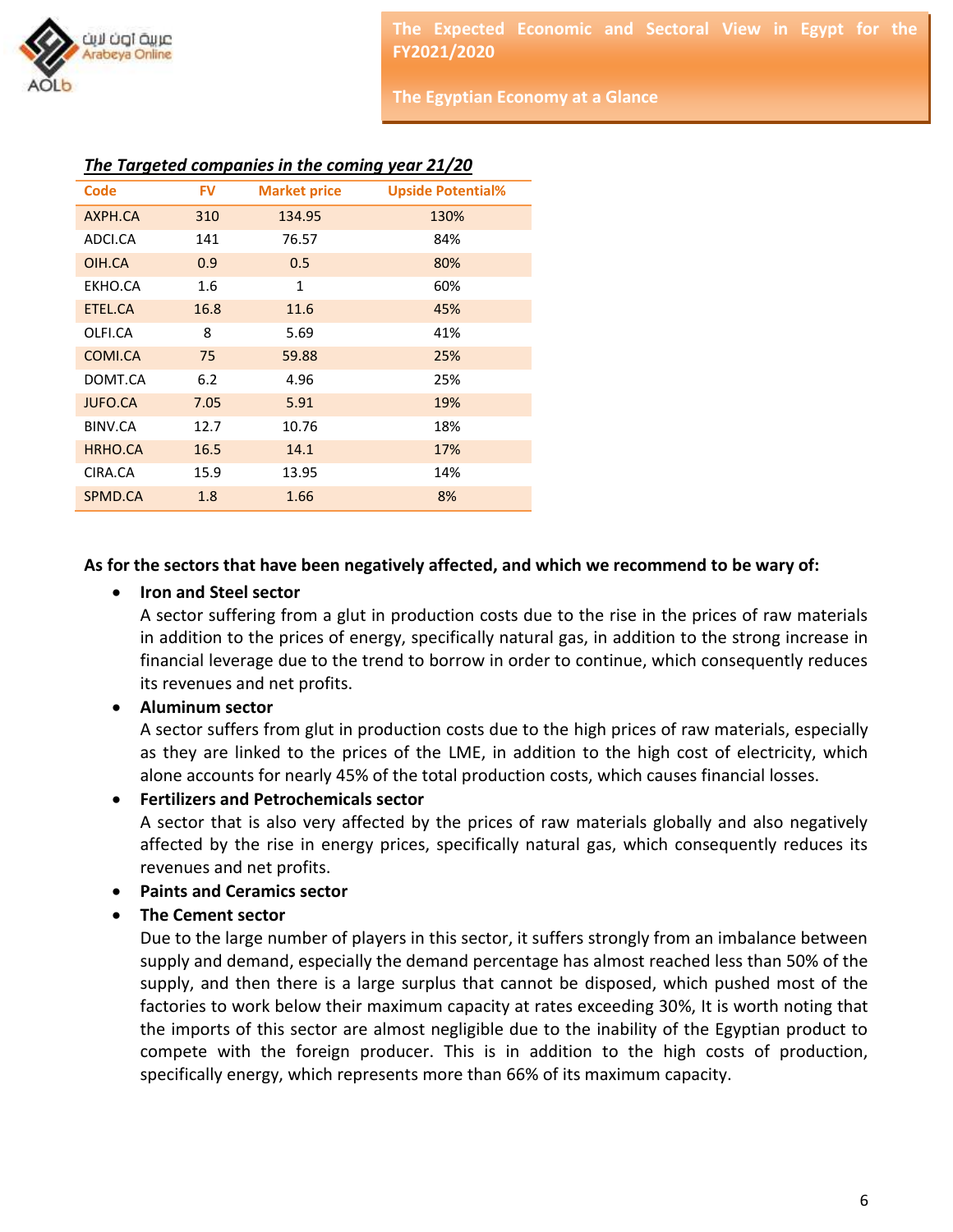

**The Egyptian Economy at a Glance**

### **Real estate sector**

In view of the current economic conditions and the stagnation and high unemployment the country is going through, and then the tendency of citizens to save cash in the form of banking instruments of all kinds, which led to a state of slowdown in the demand for this sector, which confirms what we say two things:

- The first: the trend of real estate investment companies to provide easy sales offers that reach the stage of non-payment of any advances and installments over periods of up to 10-14 years without interest also in addition to the entry of some companies in the real estate financing initiatives submitted by the CBE in order to facilitate the sale of units.
- Second: A large part of real estate investment companies resorted to entering into securitization or factoring operations in order to provide the necessary liquidity to continue their real estate activity in addition to resorting to introducing new debt instruments such as the sukuk that were issued in the recent period by Talaat Mustafa Group (TMGH.CA), Porto Group (PORT.CA), and others.
- **The Tourism sector** (we believe that the tourism sector may start to recover by the end of the 3Q of the current FY, provided that it will return strongly at the beginning of the FY21/22).

### **The Mining and Petroleum sector**

In view of the strong changes that have occurred in global crude oil prices, in which the price of a barrel of it has fallen by nearly 80%, reaching nearly USD 15/barrel instead of USD 70/barrel, as a result of the imbalance that occurred between supply and demand affected by the decrease in global trade growth rates due to The global pandemic, which negatively affected the companies operating in this sector, whether at the global or local level, it is worth noting that crude oil prices have now increased by 233%, as the price of a barrel is now close to USD 50/barrel, after the intervention of OPEC and OPEC + and the decree to reduce the volume of production In their attempt to return to the previous price level, however, we expect the price of crude oil to remain between USD 50-55/barrel during the FY21/20, and in light of this price level, we expect companies operating in this sector to suffer from a sharp decline in revenues accompanied by severe losses.

### *Sixth: Our Recommendations Regarding the Heavy Industries*

- The aluminum sector needs to move from loss to profit to reduce the price of the electricity segment to 55 piasters kWh at a rate of 50% reduction compared to the current price.
- The sectors that depend on natural gas in their industry, which were previously mentioned, need to move from loss to profit to reduce the price of MTU to USD 2.5, a decrease of 44% compared to the current price.
- We believe, from our point of view, that the cement sector will end its main problem, which is the surplus in supply, to two points:
	- First: the exit of some players in this sector in order to adjust the volume of supply again with the required in order to reach a fair price.
	- **Second: Reducing natural gas prices to the aforementioned price to reduce production** costs.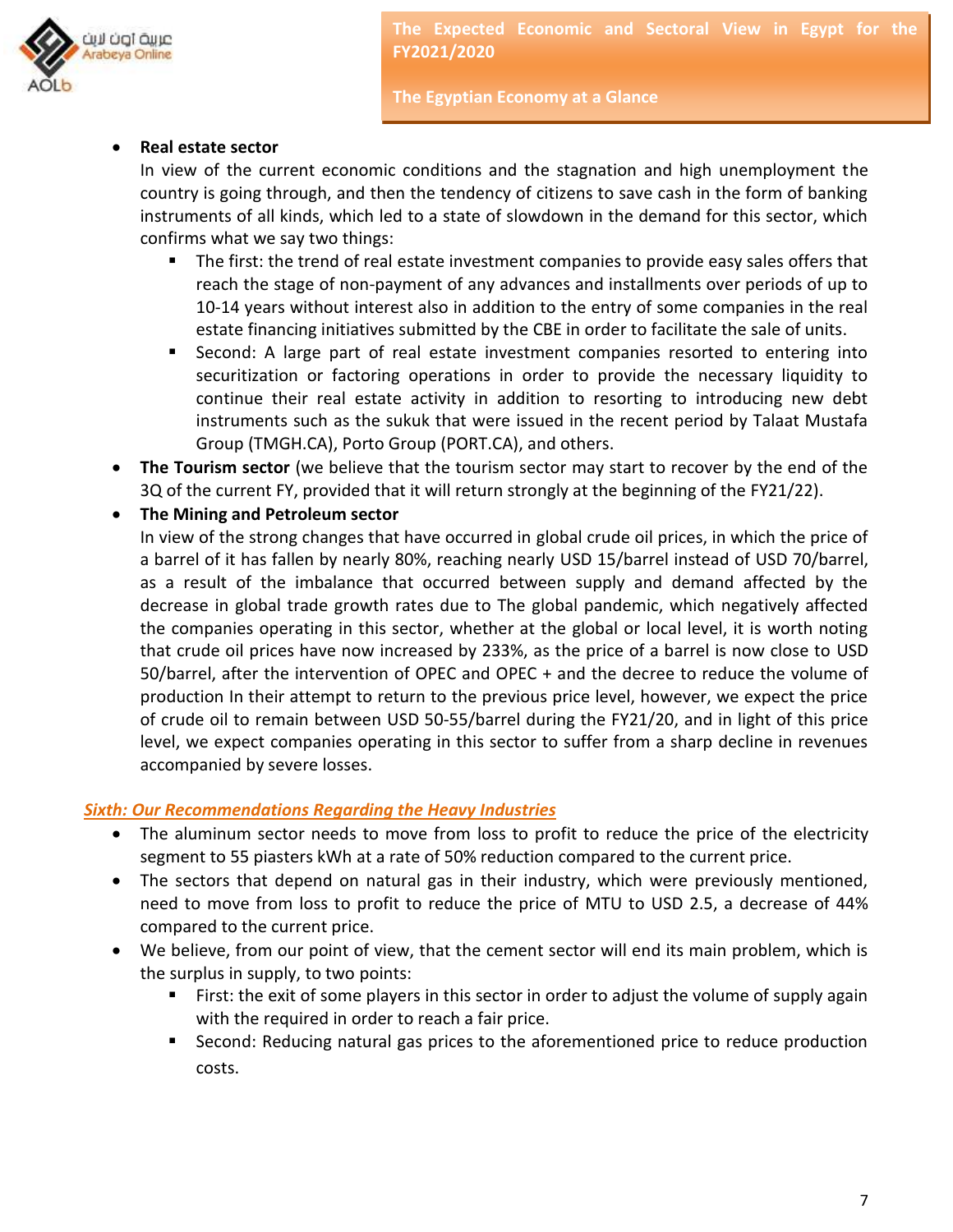

**The Egyptian Economy at a Glance**

### *Seventh: Do you know?*

- Egypt Kuwait Holding (EKHO.CA) is currently considered one of the best dollar stocks in the Egyptian market due to its financial support and the multiplicity of its activities, which makes it able to bear the various market risks.
- Alexandria Containers Company (ALCN.CA) and Eastern Tobacco (EAST.CA) are considered one of the companies most exposed to the risk of fluctuation of the Egyptian pound's exchange rate against the USD, due to the fact that the fees and services of ALCN are in USD, and in contrast, the costs are calculated in the local currency. As for EAST, most of its revenues come from local sales, while it imports more than 90% of its raw materials from abroad.

## *Eighth: What about the Beneficiary Companies if the CBE Cuts Interest Rates during the FY21/20?*

We wanted for information only to indicate the companies listed in the thirtieth index, which will be positively affected if the Central Bank reduces interest rates on deposits and lending.

| <b>Name</b> | Weight |  |  |
|-------------|--------|--|--|
| <b>EKHO</b> | 5.84%  |  |  |
| <b>HRHO</b> | 4.40%  |  |  |
| <b>TMGH</b> | 3.98%  |  |  |
| SWDY        | 2.98%  |  |  |
| <b>ETEL</b> | 2.81%  |  |  |
| <b>ISPH</b> | 2.40%  |  |  |
| <b>CIRA</b> | 2.36%  |  |  |
| JUFO        | 2.32%  |  |  |
| <b>OCDI</b> | 1.89%  |  |  |
| <b>MNHD</b> | 1.72%  |  |  |
| <b>EFID</b> | 1.49%  |  |  |
| HELI        | 1.40%  |  |  |
| <b>PHDC</b> | 1.26%  |  |  |
| <b>CCAP</b> | 1.12%  |  |  |
| <b>PIOH</b> | 0.85%  |  |  |
| AUTO        | 0.84%  |  |  |
| <b>ORHD</b> | 0.67%  |  |  |
| <b>ESRS</b> | 0.66%  |  |  |
| OIH         | 0.63%  |  |  |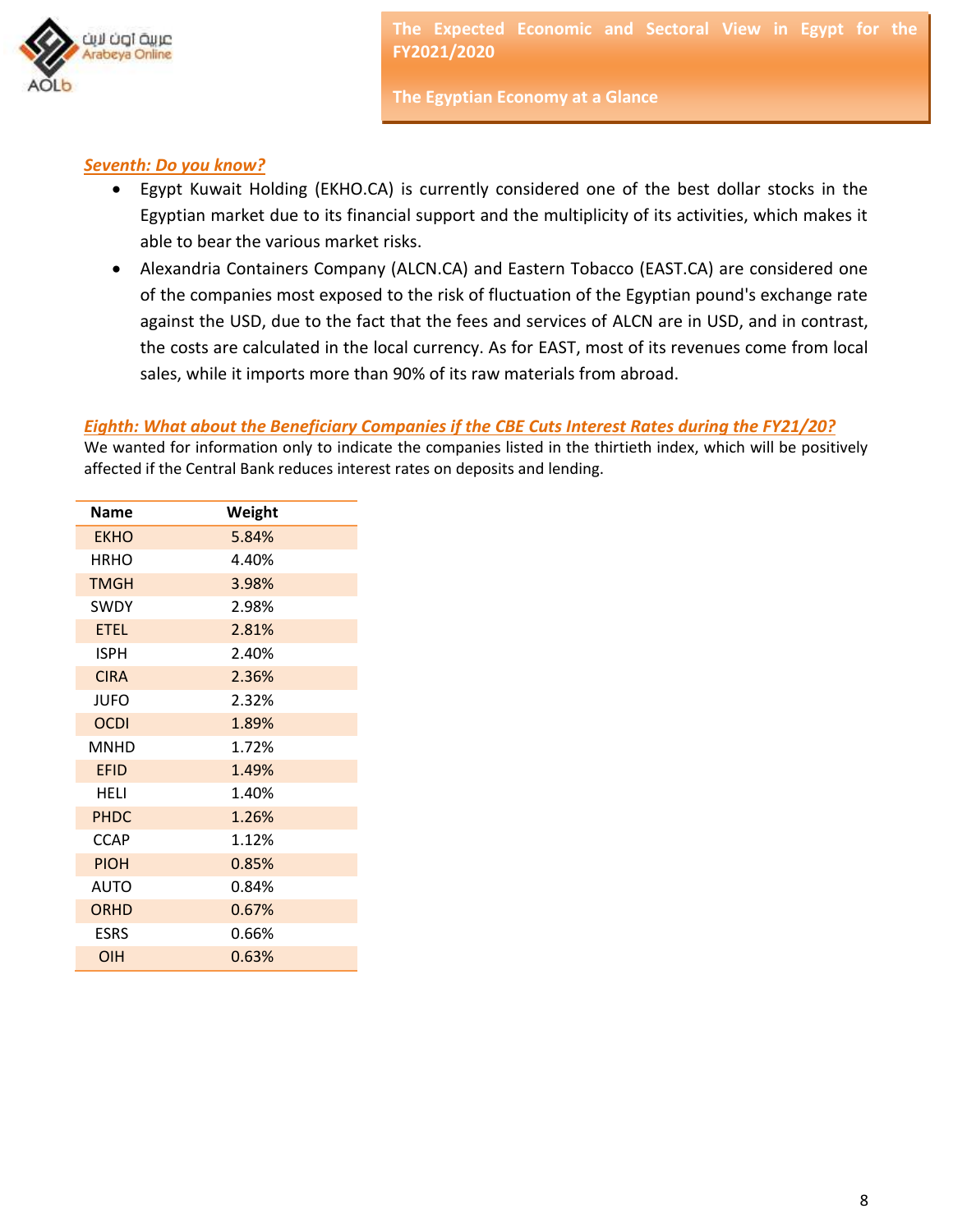

**The Egyptian Economy at a Glance**

**This report is based on publicly available information. It is not intended as an offer to buy or sell, nor is it a solicitation of an offer to buy or sell the securities mentioned. The information and opinions in this report were prepared by the AOLB Research Department from sources it believed to be reliable at the time of publication. AOLB accepts no liability or legal responsibility for losses or damages incurred from the use of this publication or its contents. AOLB has the right to change opinions expressed in this report without prior notice.**